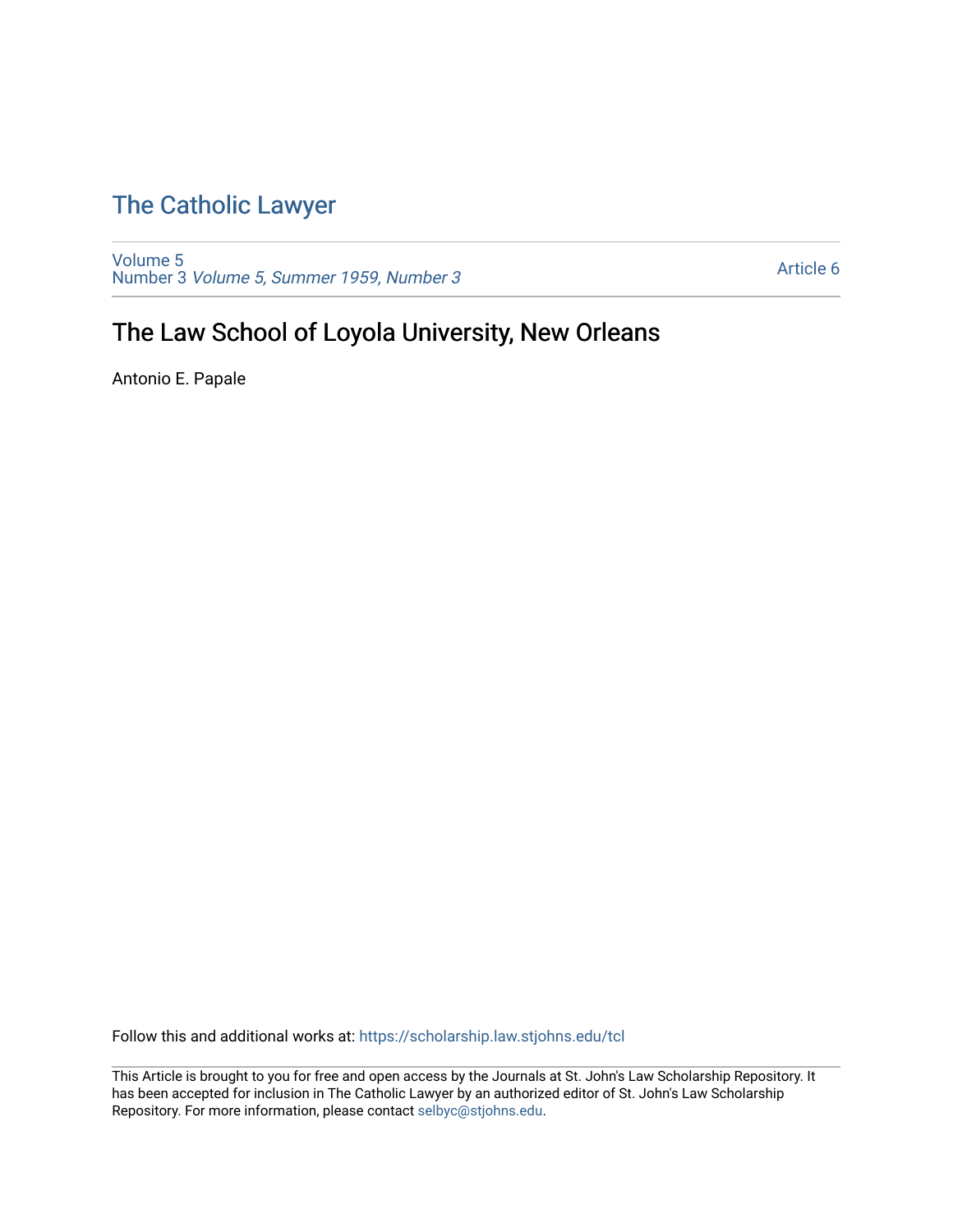# **THE LAW SCHOOL OF LOYOLA UNIVERSITY, NEW ORLEANS**

#### ANTONIO E. PAPALE\*

**T** HE SCHOOL OF LAW was established at, Loyola University by the Jesuits in October 1914. Classes were held at night in Alumni Hall of the old College of the Immaculate Conception in downtown New Orleans. After the first year and until 1931, the School of Law was housed in Marquette Hall, on the campus of Loyola University. The day division was organized in 1925. In 1931 the school was moved to the ground floor of Bobet Hall which was occupied until June, 1941. From September of that year until May 1942, classes were held in Biever Hall. Since May 1942, law classes exclusively have been held in Thomas More Hall, 6333 St. Charles Avenue. In due time, the school will be housed in a new, fully air-conditioned building, plans for which are included in the University's program of development. The new physical plant will contain all of the essential facilities needed for the operation of a modern law school with adequate space for library expansion and increased enrollments for approximately fifteen years.

The ensemble of the aims and objectives of the school is the result of a complex of distinctive pedagogical, moral, juridical and geographical factors, and hence is unique. These factors are that this Law School is a fully accredited American law school, located in the partly civil law jurisdiction of Louisiana, and administered under the auspices and authority of priests who are members of the Society of Jesus.

<sup>\*</sup>A.B. (1928) University of Pennsylvania; LL.B. (1931) Catholic University of America; LL.D. (1954) Xavier University of Louisiana. Dean and Professor of Law, Loyola University School of Law.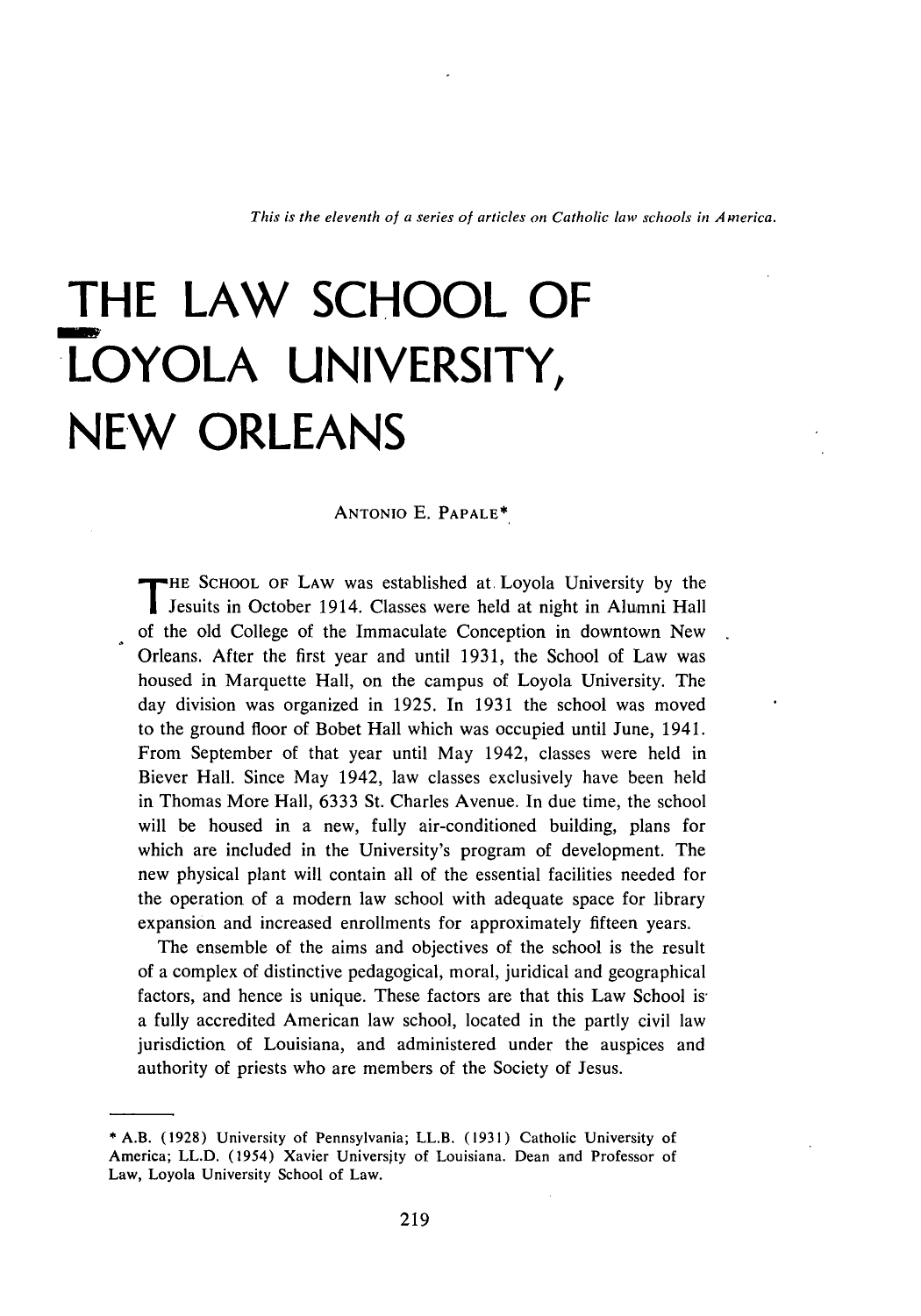#### 5 CATHOLIC LAWYER, SUMMER 1959

First of all, like all other American law schools which are approved by the American Bar Association and which are members of the Association of American Law Schools, this Law School aims to prepare



*Dean Antonio E. Papale*

the student for the practice of his profession by adequate education in the Anglo-American legal system, and by holding up to him, as example, the highest ideals of professional conduct and leadership. Like these other schools also, this Law School endeavors to inculcate a love of legal scholarship among the members of its student body, and to broaden the horizon of legal knowledge and wisdom through investigation and research. It seeks to conserve, interpret, transmit and apply the values underlying the common law for the benefit of posterity.

Secondly, as part of a Catholic university this Law School has been entrusted with the significant responsibility of presenting the positive law of the State as a means by which the scholastic concept of natural law ought to be implemented. This law is presented as the objective pattern of moral behavior consonant with human nature and the will of a divine Lawgiver, known by reason alone. It is emphasized that while the content of the natural law is absolute yet its application is flexible because of the ever changing sociological facts to which it is applied.

The natural law is shown to be the source of all inalienable rights, and the dynamic basis of our legal system. It is the integrating element in the entire law school curriculum. It is related to the executive, legislative, judicial and administrative processes on both the state and national levels. The concept of "the rule of law" which is being so widely proclaimed as an essential ideal throughout the American legal profession is identified with the supremacy of the natural law. Principles are distinguished from facts, standards from techniques, and spiritual values from materialistic utility.

The maximum vision of the legal order, therefore, is given to the student. The analytical, historical, philosophical and sociological implications of the positive law are thus brought within the area of awareness of the student, all within the inhibiting circle of an objective natural law. The legal order is presented partly as a body of rules, precepts and principles, made by the various organs of the State to be used as precedent in the adjudication of cases, and as experience in determining the direction of future law-making activity. But more important it is studied as an amalgam of ideals, standards and criteria which orient the positive law, and which are to be given progressively more effective implementation by the architects of the legal order. Education in the positive law, related to the natural law as the controlling philosophy, is offered at Loyola in a religious environment which stresses the obligations of men under the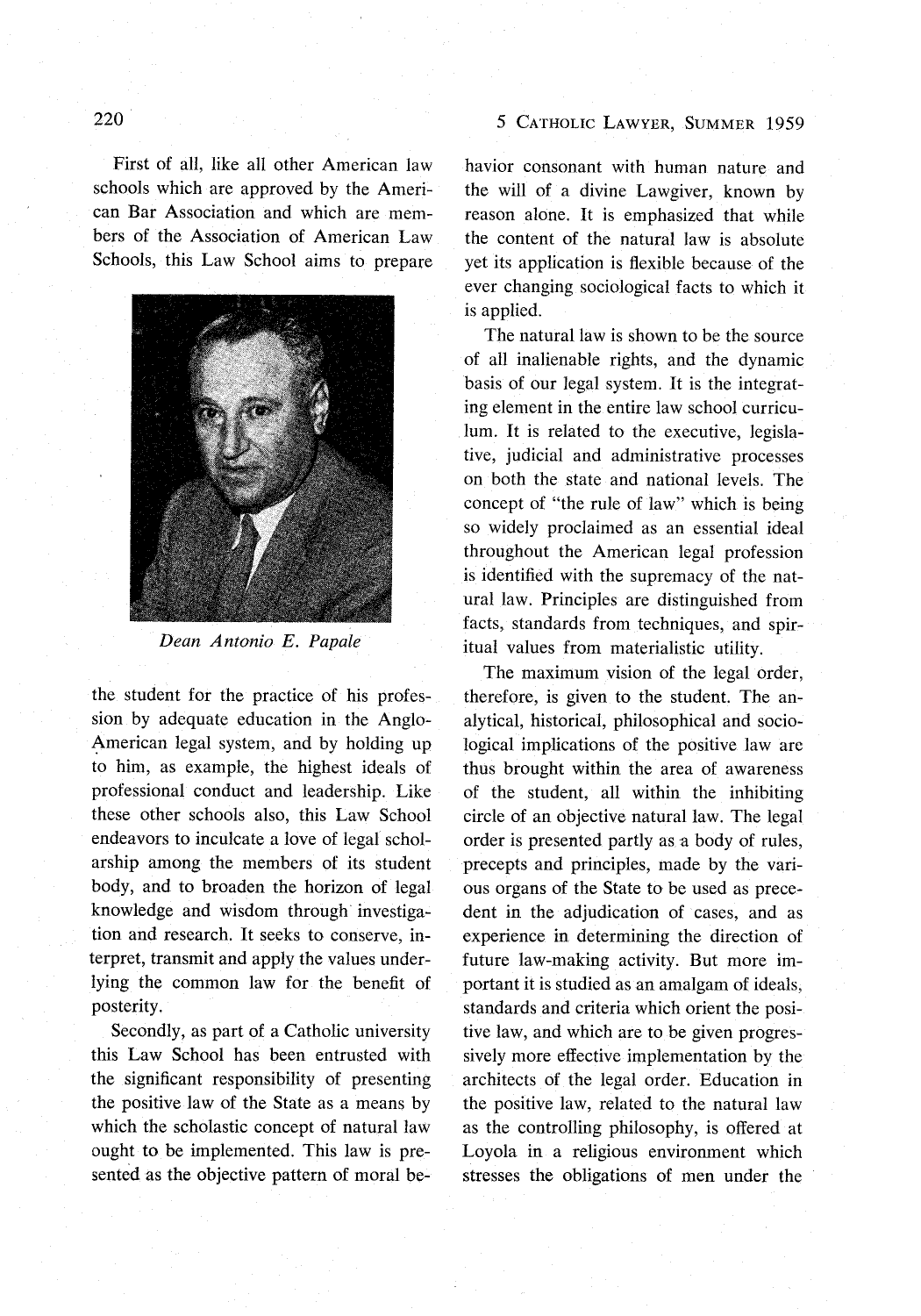supernatural law toward themselves, to other men individually, to society, and to God Himself.

Thirdly, since this Law School is located in Louisiana it not only provides training in the common law, but also offers substantive and procedural courses in the civil law and case jurisprudence of that unique state. Of all the American jurisdictions, only this state adopted the Code Napoleon. It was adapted to the prior Spanish, French, English and American legal experience of a century of colonial life.

Significance is attached to Article 21 of the Revised Civil Code of Louisiana which prescribes the dominant philosophy of the natural law as one of the *subsidia* to be used by the judges in the absence of positive law. That Article states that "in all civil matters, where there is no express law, the judge is bound to proceed and decide according to equity. To decide equitably, an appeal is to be made to natural law and reason, or received usages where positive law is silent." The inter-relation of the dual curriculum, which affords education to the undergraduate in both the common law and the civil law, becomes meaningful in the light of the historic fact that it was recourse to the scholastic concept of the natural law which made possible the reconciliations of the Code Napoleon with the Anglo-American legal system in Louisiana.

Its geographical location in Louisiana, therefore, has contributed to the determination of the juridical objectives of the Law School. But this location has not been allowed to affect its rather long time educational policy of admitting all qualified students regardless of color or race. Though a part of a private institution of higher learning situated in the South, indeed, the very "Deep South," this Law School has pursued that policy in the name of applied natural law with very satisfactory results.

The tradition of the civil law is a strong influence in Louisiana. Much of the curriculum is planned for the Louisiana Civil Code and the Code of Practice. Nevertheless, the variety of courses is sufficient to permit students from other states than Louisiana to study at Loyola in preparation for practice in their home states. This variety affords to every student a choice of curricula and a rare opportunity to acquire a background and foundation in both of the great legal systems of the Western World. Basic work is offered in jurisprudence, legal theory and method, legal ethics and philosophy.

The curriculum of studies covers a period of six semesters for full-time students and eight semesters for part-time students. All students in the evening division are part-time students. To keep within these limits, the curriculum has over the years been revised in order to make room for new developments in public law and new sociolegal institutions. As an example, traditional courses in agency, partnerships and private corporations are now included in a general course in business associations. This sort of consolidation and a consistent effort on the part of the faculty to avoid duplication in their respective courses has made it possible to continue the case method of instruction without extending the course of study beyond the limits above mentioned. The usual pressure to include in the curriculum of studies highly specialized courses has been resisted. Serious consideration, however, is being given to an increase in the requirements for the LL.B. degree by adding to the six or eight semesters, as the case may be, one or more summer sessions. At the present time no summer courses are offered. Likewise, no graduate work is offered and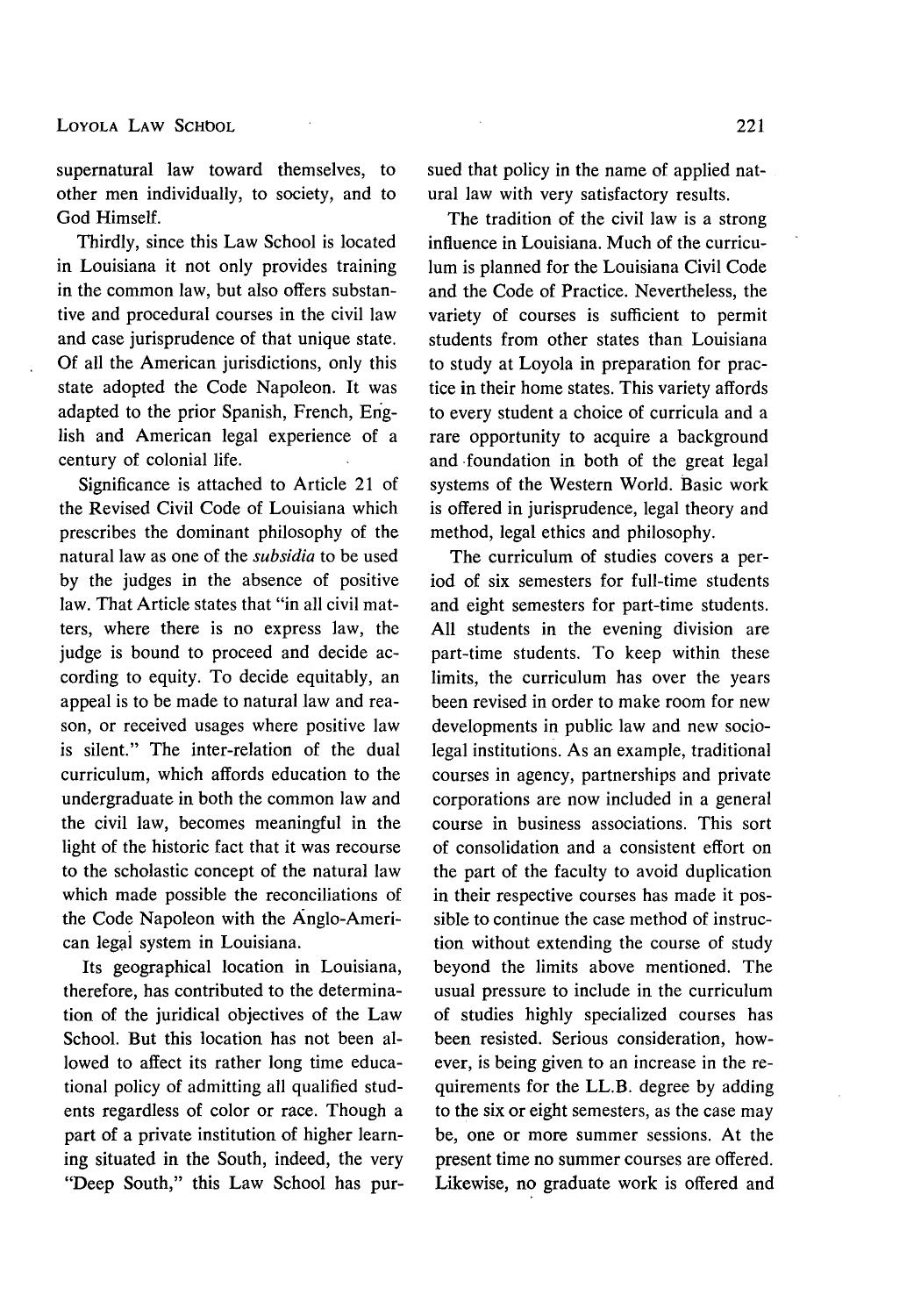## 5 CATHOLIC LAWYER, SUMMER 1959

none is contemplated for the immediate future.

The primary responsibility for the educational program of the School of Law is vested in a faculty of nine full-time teachers, including the dean. They, together with fourteen part-time instructors, including the librarian, are responsible for the instructional program. Great diversity in background and experience exists among them. The majority of the full-time teaching staff are veteran law teachers. The younger members of the staff selected for their superior training and ability in law and related areas of knowledge are all capable and competent teachers. The part-time teaching staff consists of outstanding members of the bar and bench of Louisiana from the Greater New Orleans area. Most have been with the School a long time. Several are ex-members of the full-time staff.

To prepare adequately graduates qualified to commence the practice of law, the School of Law must and does maintain high scholastic standards. Although applicants are carefully screened, some who objectively meet the School's admission standards are either unwilling or unable to maintain its minimum scholarship standards and are excluded. Most of these are eliminated at the end of their first year, some at the end of their second year, and occasionally one or more is eliminated in his third year.

The basic working tool for today's law student is the law library. The Loyola Law Library of more' than 28,000 volumes is available every day to the faculty, students, alumni and other members of the bar. In addition to the general law collection, a special library and reading room is dedicated to research in the civil law. This collection contains one of the most complete groups of French authorities in the state, together with Roman, Spanish, Swiss, and other national legal literature. Other units in the room are a valuable historical collection of editions of Louisiana codes, and an international law section enriched by having been a depository of the Carnegie Endowment for International Peace.

The faculty and students of the School of Law publish annually the Loyola Law Review. Through this medium students are afforded opportunities for legal research and writing. The officers of the student board are chosen from high ranking upper-classmen. For the past two years the faculty has permitted the student board to assume the primary responsibility for the Law Review. No miracle drug or tonic could have produced more satisfactory results. Student interest and enthusiasm in legal research and writing is at an all-time high and the quantity and quality of publishable student material has immeasurably increased.

About five years ago the faculty accepted an invitation to enter a team in the National Moot Court Competition sponsored by the Young Lawyers Committee of the Association of the Bar of the City of New York. During this period the Loyola team has had more than its fair share of success. In two out of five contests the team went to New York to compete in the finals, once as the winner and once as a runner-up in the Southwest Regional Competition.

Two mutually exclusive student organizations with regard to membership, namely the Farrar Senate of Delta Theta Phi, national legal fraternity, and the St. Thomas More Law Club; one all inclusive organization, the Loyola chapter of the American Law Students Association; a chapter of Phi Delta Delta, national women's legal fraternity, for which women law students are eligible, and the St. Ives law sodality open